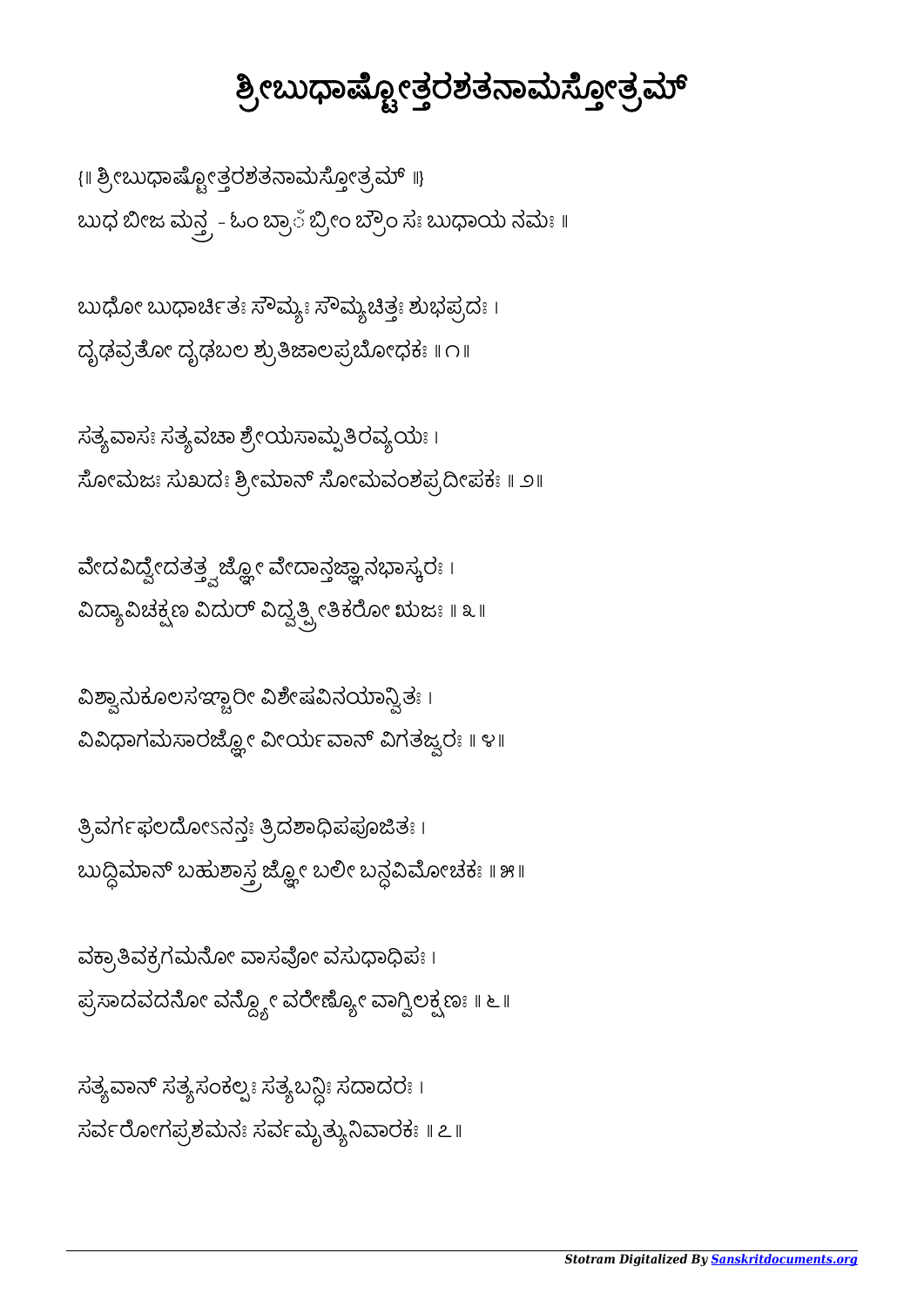ಮೇಧಾವೀ ಮಾಧವಾಸಕ್ತೋ ಮಿಥುನಾಧಿಪತಿಃ ಸುಧೀಃ । ಕನ್ಯಾರಾಶಿಪ್ರಿಯಃ ಕಾಮಪ್ರದೋ ಘನಫಲಾಶ್ರಯಃ ॥ ೧೬ ॥

ಅರ್ಕೇಶಾನಪ್ರದೇಷಸ್ಟಃ ತರ್ಕಶಾಸ್ತ್ರ ವಿಶಾರದಃ । ಪಾನಃ ೕಸಂಯುಕಃ ಯಕೃ ಯಾಷಣಃ ॥ ೧೫॥

ವೀತರಾಗೋ ವೀತಭಯೋ ವಿಶುದ್ಧಕನಕಪ್ರಭಃ । ಬನ್ದುಟ್ರಿಯೋ ಬನ್ದಯುಕ್ತೋ ವನಮಣ್ಣಲಸಂಶ್ರಿತಃ ॥ ೧೪ ॥

ಆತ್ರೇಯಗೋತ್ರಜೋಽತ್ಯನ್ಗವಿನಯೋ ವಿಶ್ವಪಾವನಃ । ಚಾಮ್ಪೇಯಪುಷ್ಪಸಂಕಾಶಃ ಚಾರಣಃ ಚಾರುಭೂಷಣಃ ॥ ೧೩ ॥

ಪೀತಾಮ್ಸೆರೋ ಪೀತವಪುಃ ಪೀತಚ್ಛತ್ರಧ್ವಜಾಂಕಿತಃ । ಖಡಚಮಧರಃ ಾಯಕಾ ಕಲುಷಾರಕಃ ॥ ೧೨॥

 $\vec{x}$ ೌಮ್ಯವತ್ಸರಸಞ್ಲಾತಃ ಸೋಮಪ್ರಿಯಕರಃ ಸುಖೀ। ಸಿಂಹಾಧಿರೂಢಃ ಸರ್ವಜ್ಞಃ ಶಿಖಿವರ್ಣಃ ಶಿವಂಕರಃ ॥ ೧೧॥

ಚಾರುಶೀಲಃ ಸ್ವಪ್ರಕಾಶೋ ಚಪಲಶ್ಚ ಜಿತೇನ್ದ್ರಿಯಃ । ಉದೆತಗ್ಮು ಖೋ ಮಖಾಸಕ್ತೋ ಮಗಧಾಧಿಪತಿರ್ಹರಃ ॥ ೧೦॥

ಅಪ್ರಕಾಶಃ ಪ್ರಕಾಶಾತ್ಮಾ ಘನೋ ಗಗನಭೂಷಣಃ । ವಿಧಿಸ್ತುತ್ಯೋ ವಿಶಾಲಾಕ್ಸ್ರೋ ವಿದ್ವಜ್ಞನಮನೋಹರಃ ॥ ೯ ॥

ವಾಣಿಜ್ಯನಿಪುಣೋ ವಶ್ಯೋ ವಾತಾಂಗೀ ವಾತರೋಗಹೃತ್ । ಸ್ಥೂಲಃ ಸ್ಟ್ರೈರ್ಯಗುಣಾಧ್ಯಕ್ಷಃ ಸ್ಥೂಲಸೂಕ್ಷ್ಮಾ ದಿಕಾರಣಃ ॥ ೮॥